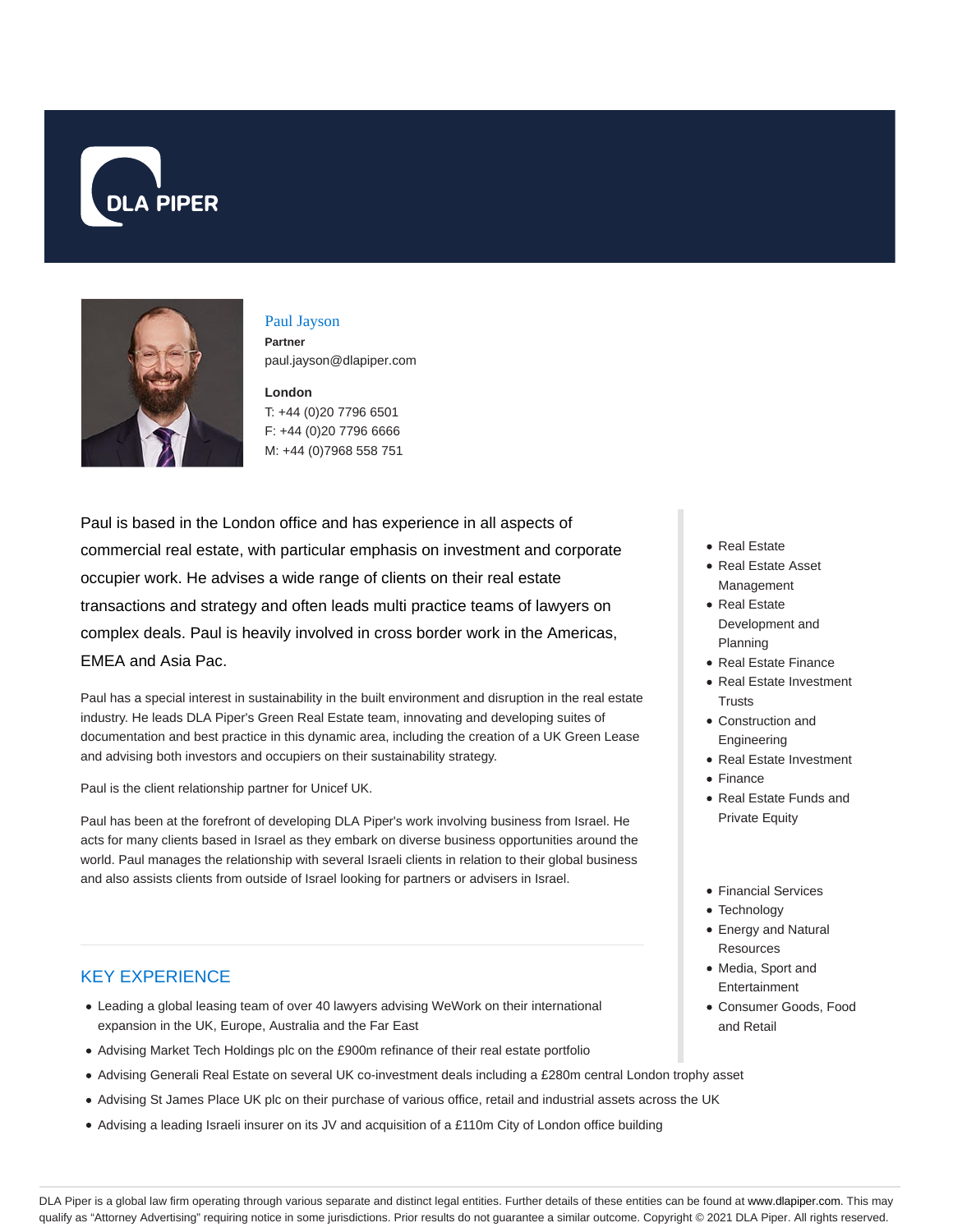- Advising WeWork on the leasing of 160,000 square feet at Moor Place, the largest co working lease deal in Europe
- Advising a UK listed company on its central London acquisitions, including over £200m of real estate in 2015
- Advising a leading US workspace provider on its flagship West End location
- Co-ordinating a team of 40 lawyers on the acquisition (and subsequent disposal) of a portfolio of 27 mixed use properties across England and Wales
- Leading a team advising Pfizer on the disposal of Discovery Park, their key 86 hectare R&D site in Kent and the lease back of 250,000 square feet
- Acting for Levi Strauss UK on their retail portfolio and other property interests
- Acting for L K Bennett on their European real estate requirementshua
- Acting on behalf of a UK private equity group on their purchase of the €400 million Arena Shopping and Entertainment Complex, Budapest, Hungary

#### **CREDENTIALS**

# Professional Qualifications

• Solicitor of the Senior Courts of England and Wales

### **Recognitions**

Paul has received consistent national recognition and numerous professional accolades. The 2012 edition of Legal 500 singles Paul out as having the 'ability to think commercially but retain an awareness of contractual risks and commitments.' The current edition of the highly regarded Chambers legal directory notes that 'sources are impressed that he can think outside the box and deliver'.

#### **INSIGHTS**

## **Publications**

Paul is a contributor to many leading journal and newspapers including the Financial Times, Reuters, Property in Practice, Acquisition Monthly, Property Week and New Law Journal, commenting on real estate and sustainability issues.

# **Events**

### Previous

**Raising capital from Real Estate – are sale and leasebacks the answer?**

21 October 2020 Webinar

### **NEWS**

**DLA Piper advises Harrison Street on sale of student accommodation assets to GSA**

12 May 2022

DLA Piper is a global law firm operating through various separate and distinct legal entities. Further details of these entities can be found at www.dlapiper.com. This may qualify as "Attorney Advertising" requiring notice in some jurisdictions. Prior results do not guarantee a similar outcome. Copyright @ 2021 DLA Piper. All rights reserved.